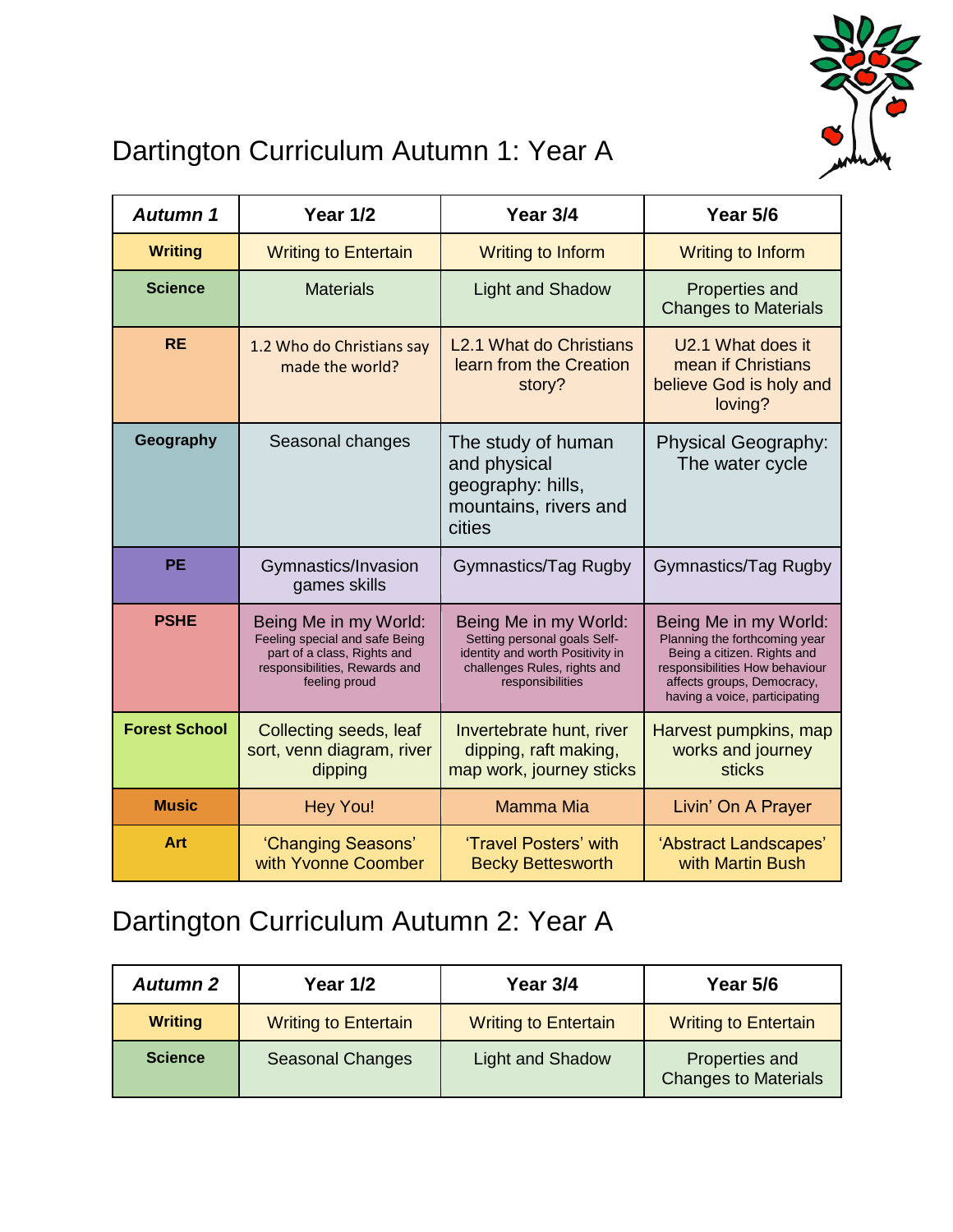

| <b>RE</b>            | 1.3 Why does<br><b>Christmas matter to</b><br>Christians?                                                                                                                                    | L2.2 What is it like for<br>someone to follow God?                                                                                                                                                                                                      | U2.3 Why do Christians<br>believe Jesus was the<br>Messiah?                                                                                                                                                                     |
|----------------------|----------------------------------------------------------------------------------------------------------------------------------------------------------------------------------------------|---------------------------------------------------------------------------------------------------------------------------------------------------------------------------------------------------------------------------------------------------------|---------------------------------------------------------------------------------------------------------------------------------------------------------------------------------------------------------------------------------|
| <b>History</b>       | Changes within Living<br>memory: Transport                                                                                                                                                   | <b>Medieval Britain, How</b><br>did it change Totnes?                                                                                                                                                                                                   | Crime and punishment<br>from the Anglo-Saxons<br>to the present                                                                                                                                                                 |
| <b>PE</b>            | <b>Dance/Ball Skills</b>                                                                                                                                                                     | Dance/Football                                                                                                                                                                                                                                          | Dance/Football                                                                                                                                                                                                                  |
| <b>PSHE</b>          | <b>Celebrating Difference:</b><br>Similarities and differences<br>Understanding bullying and<br>knowing how to deal with it<br>Making new friends Celebrating<br>the differences in everyone | <b>Celebrating Difference:</b><br>Families and their difference,<br>Family conflict and how to<br>manage it (child-centred)<br>Witnessing bullying and how to<br>solve it, Recognising how words<br>can be hurtful, Giving and<br>receiving compliments | <b>Celebrating Difference:</b><br>Cultural differences and how<br>they can cause conflict Racism,<br>Rumours and name-calling<br>Types of bullying, Material<br>wealth and happiness, Enjoying<br>and respecting other cultures |
| <b>Forest School</b> | Pressing beech leaves,<br>leaf wreaths, pumpkin<br>soup making, leaf<br>fireworks, popcorn                                                                                                   | Pumpkin soup, leaf<br>threading, leaf wreaths,<br><b>Christmas trees</b>                                                                                                                                                                                | Pumpkin soup, leaf<br>threading, leaf wreaths,<br><b>Christmas trees</b>                                                                                                                                                        |
| <b>Music</b>         | <b>Rhythm In The Way We</b><br><b>Walk/The Banana Rap</b>                                                                                                                                    | <b>Glockenspiel Stage 2</b>                                                                                                                                                                                                                             | <b>Classroom Jazz 1</b>                                                                                                                                                                                                         |
| Art                  | 'Changing Seasons'<br>with Yvonne Coomber                                                                                                                                                    | 'Travel Posters' with<br><b>Becky Bettesworth</b>                                                                                                                                                                                                       | 'Abstract Landscapes'<br>with Martin Bush                                                                                                                                                                                       |

# Dartington Curriculum Spring 1: Year A

| <b>Spring 1</b> | <b>Year 1/2</b>                               | Year 3/4                                                                | Year 5/6                                                             |
|-----------------|-----------------------------------------------|-------------------------------------------------------------------------|----------------------------------------------------------------------|
| <b>Writing</b>  | Writing to Inform                             | <b>Writing to Persuade</b>                                              | <b>Writing to Persuade</b>                                           |
| <b>Science</b>  | Human Body                                    | <b>Forces and Magnets</b>                                               | Light                                                                |
| <b>RE</b>       | 1.7<br>Who is Jewish and how<br>do they live? | L2.9- How do festivals<br>and worship show what<br>matters to a Muslim? | U2.8 What does it<br>mean to be a Muslim in<br><b>Britain today?</b> |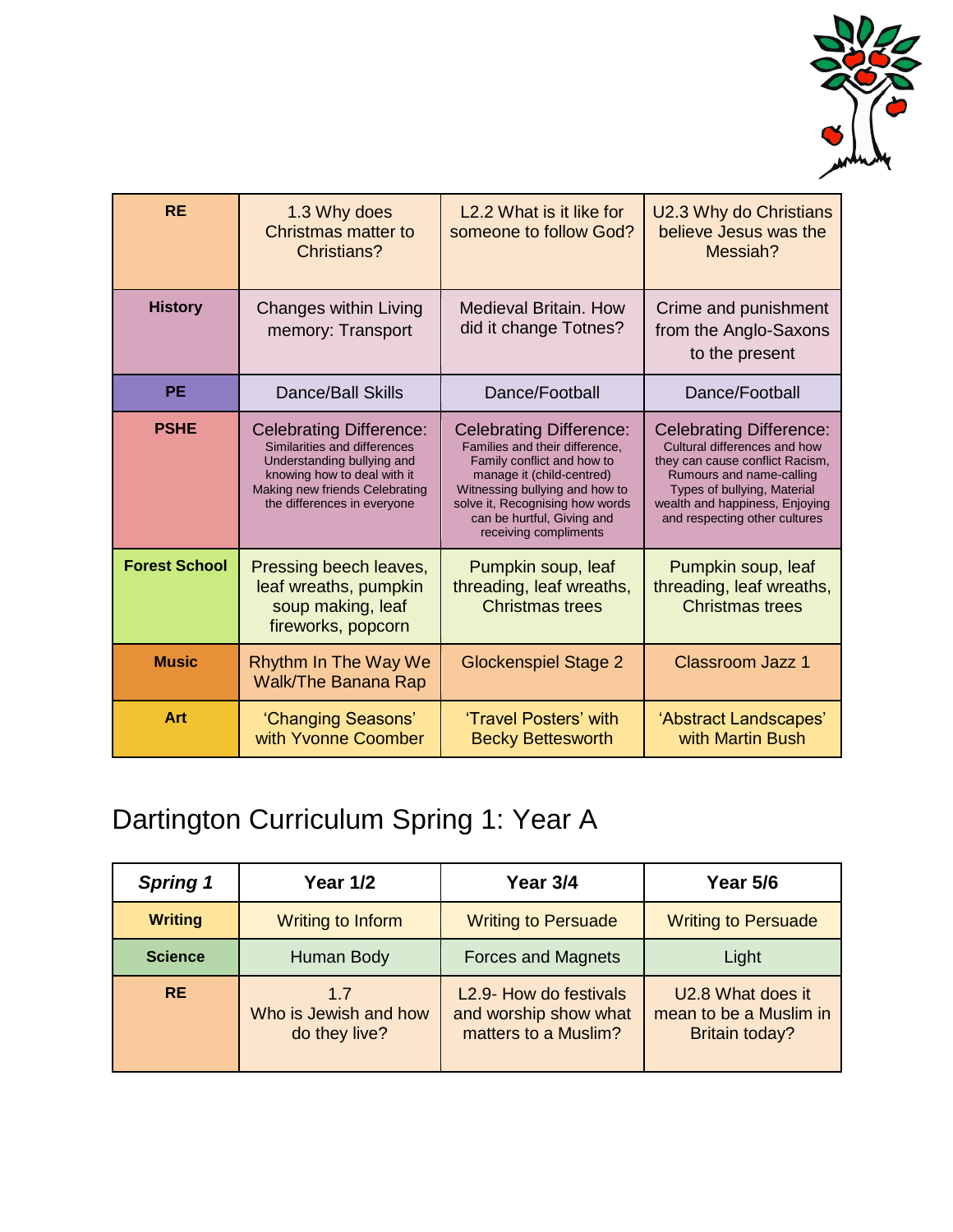

| Geography            | Local fieldwork of the<br>school - aerial maps                                                                                                                                                                                                                      | Name and locate<br>geographical regions,<br>key topographical<br>points, land use patterns                                       | Similarities and<br>differences in human<br>and physical geography<br>across UK<br>(local/Torbay/London<br>Geopark), Europe<br>(Greece), South<br>America (Brazil)                                     |
|----------------------|---------------------------------------------------------------------------------------------------------------------------------------------------------------------------------------------------------------------------------------------------------------------|----------------------------------------------------------------------------------------------------------------------------------|--------------------------------------------------------------------------------------------------------------------------------------------------------------------------------------------------------|
| <b>PE</b>            | Gymnastics/Invasion<br>games: Hi 5 Netball                                                                                                                                                                                                                          | Gymnastics/Handball                                                                                                              | Gymnastics/Swimming                                                                                                                                                                                    |
| <b>PSHE</b>          | <b>Dreams and Goals:</b><br>Setting goals,<br>Identifying successes and<br>achievements, Learning styles,<br>Working well and celebrating<br>achievement with a partner<br>Tackling new challenges<br>Identifying and overcoming<br>obstacles, Feelings of success. | Dreams and Goals:<br>Difficult challenges and achieving<br>success, Dreams and ambitions,<br>New challenges, simple<br>budgeting | <b>Dreams and Goals:</b><br>Future dreams, The<br>importance of money, Jobs and<br>careers, Dream job and how to<br>get there Goals in different<br>cultures Supporting others<br>(charity) Motivation |
| <b>Forest School</b> | <b>Mini Habitats</b><br>Invertebrate hunt,<br>weeding, nature hunt                                                                                                                                                                                                  | Den building, weeding,<br><b>Andy Goldsworthy ice</b><br>mobiles                                                                 | Den making, meeting<br>needs, taking turns,<br>working collaboratively                                                                                                                                 |
| <b>Music</b>         | In the Groove                                                                                                                                                                                                                                                       | Stop!                                                                                                                            | <b>Make You Feel My</b><br>Love                                                                                                                                                                        |
| Art                  | 'Nature Sculptures' with<br><b>Andy Goldsworthy</b>                                                                                                                                                                                                                 | 'Repeat Print Designs'<br>with William Morris                                                                                    | 'The Human Form' with<br>Giacometti                                                                                                                                                                    |

# Dartington Curriculum Spring 2: Year A

| <b>Spring 2</b> | <b>Year 1/2</b>                               | Year 3/4                                                                            | Year 5/6                                                   |
|-----------------|-----------------------------------------------|-------------------------------------------------------------------------------------|------------------------------------------------------------|
| <b>Writing</b>  | <b>Writing to Entertain</b>                   | <b>Writing to Entertain</b>                                                         | Writing to Inform                                          |
| <b>Science</b>  | Animals                                       | <b>Rocks</b>                                                                        | <b>Forces</b>                                              |
| <b>RE</b>       | 1.7<br>Who is Jewish and how<br>do they live? | L2.10 How do festivals<br>and family life show<br>what matters to Jewish<br>people? | U2.9 Why is the Torah<br>so important to Jewish<br>people? |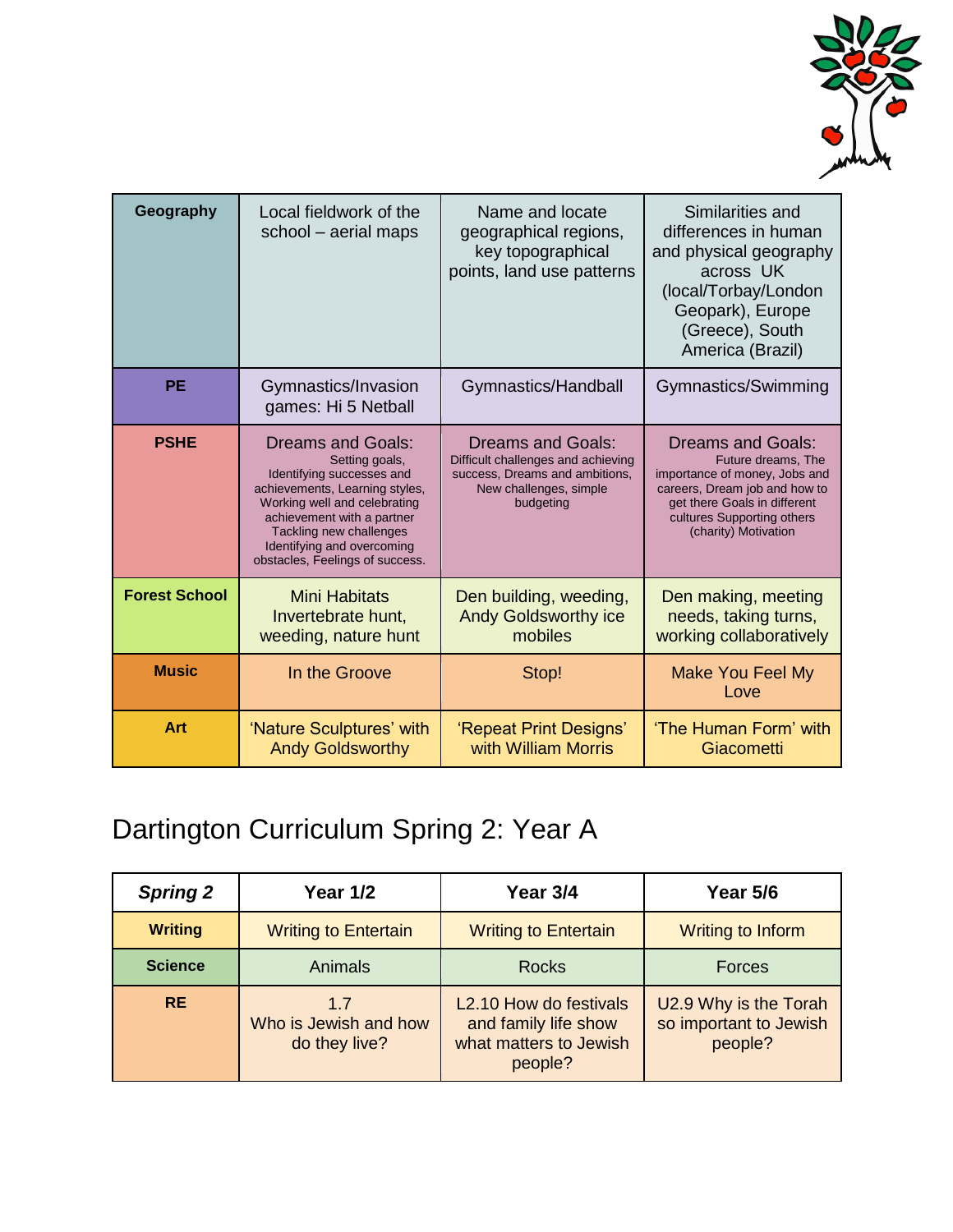

| <b>History</b>                 | Events beyond living<br>memory that are<br>significant nationally or<br>Globally: The first<br>aeroplane flight                 | The Roman Empire and<br>its impact on Britain                                                                                                                                                                                                     | A local history study:<br>WW2 the Blitz and<br>Evacuees                                                                                                                                         |
|--------------------------------|---------------------------------------------------------------------------------------------------------------------------------|---------------------------------------------------------------------------------------------------------------------------------------------------------------------------------------------------------------------------------------------------|-------------------------------------------------------------------------------------------------------------------------------------------------------------------------------------------------|
| <b>PE</b>                      | Dance/ Bat and Ball<br>Skills                                                                                                   | Dance/Cricket                                                                                                                                                                                                                                     | Dance/Cricket                                                                                                                                                                                   |
| <b>PSHE</b>                    | Healthy Me: Keeping myself<br>healthy Healthier lifestyle choices<br>Keeping clean, Being safe,<br>linking health and happiness | Healthy Me: Exercise,<br>Fitness challenges, Food<br>labelling and healthy swaps<br>Attitudes towards drugs, Keeping<br>safe and why it's important online<br>and offline scenarios, Respect for<br>myself and others Healthy and<br>safe choices | Healthy Me: Smoking,<br>including vaping Alcohol, Alcohol<br>and anti-social behaviour,<br>Emergency aid, Body image,<br>Relationships with food Healthy<br>choices Motivation and<br>behaviour |
| <b>Forest</b><br><b>School</b> | Sowing seeds, watering<br>plants, blossom painting                                                                              | Sowing seeds, parts of a<br>plant, watering plants                                                                                                                                                                                                | Changing materials,<br>damper bread, plaster<br>of paris, twig<br>identification                                                                                                                |
| <b>Music</b>                   | <b>Round and Round</b>                                                                                                          | Lean On Me                                                                                                                                                                                                                                        | <b>Fresh Prince of Bel Air</b>                                                                                                                                                                  |
| Art                            | 'Nature Sculptures' with<br><b>Andy Goldsworthy</b>                                                                             | 'Repeat Print Designs'<br>with William Morris                                                                                                                                                                                                     | 'The Human Form' with<br>Giacometti                                                                                                                                                             |

# Dartington Curriculum Summer 1: Year A

| Summer 1       | <b>Year 1/2</b>                                              | Year 3/4                                                | Year 5/6                                                             |
|----------------|--------------------------------------------------------------|---------------------------------------------------------|----------------------------------------------------------------------|
| <b>Writing</b> | Writing to Inform                                            | Writing to Inform                                       | <b>Writing to Entertain</b>                                          |
| <b>Science</b> | <b>Plants</b>                                                | Animals, Including<br><b>Humans</b>                     | Living things and their<br><b>Habitats</b>                           |
| <b>RE</b>      | 1.10 What does it mean<br>to belong to a faith<br>community? | L <sub>2</sub> .4 What kind of world<br>did Jesus want? | <b>U2.4 Christians and</b><br>how to live: 'What<br>would Jesus do?' |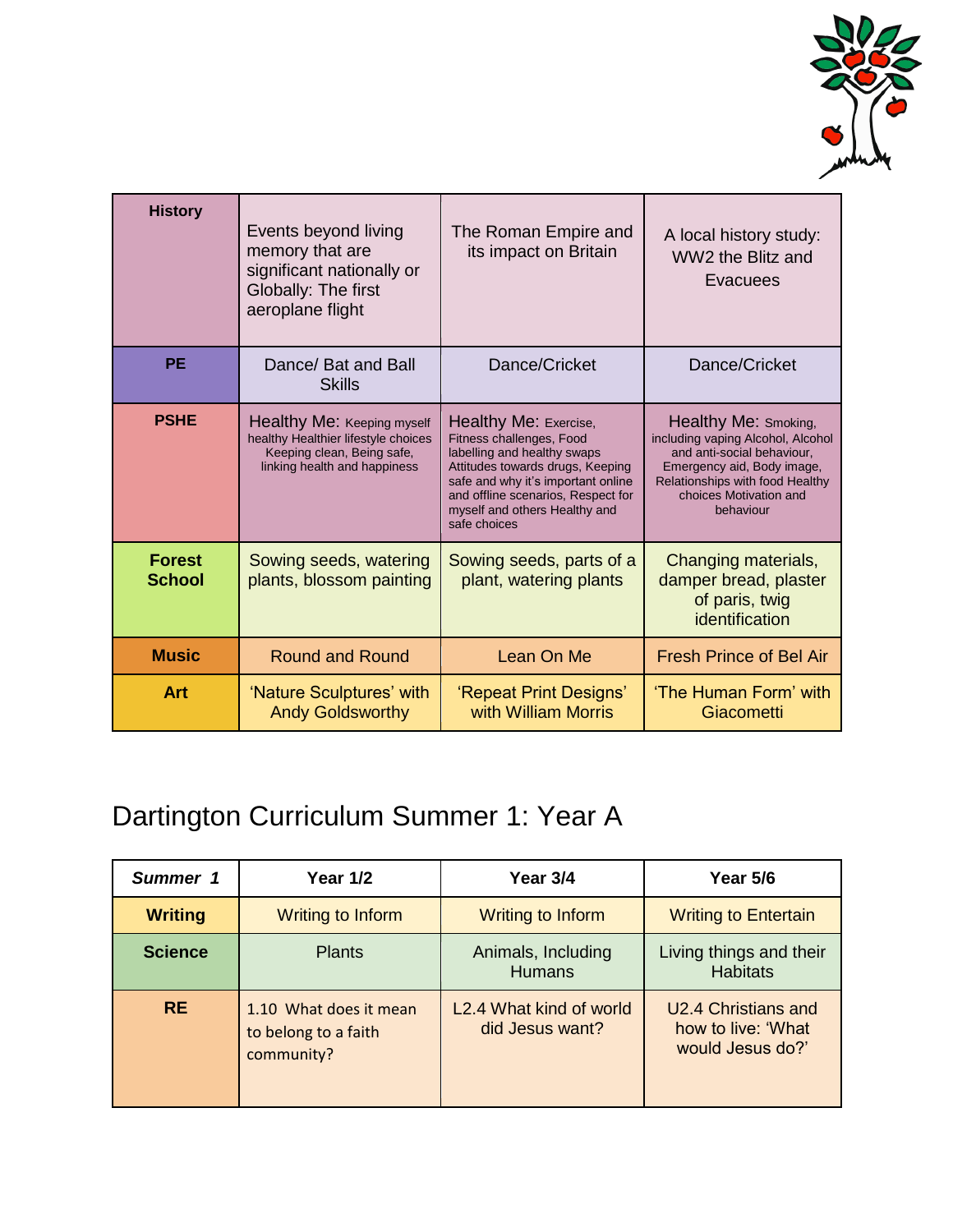

| Geography                      | Locate hot and cold<br>areas of the world                                                                                                                                                                                         | Physical geography:<br>Volcanoes and<br>Earthquakes                                                                                                                                                                                                                        | Physical Geography:<br>Climate zones, biomes<br>and vegetation belts                                                                                                                                                                                                 |
|--------------------------------|-----------------------------------------------------------------------------------------------------------------------------------------------------------------------------------------------------------------------------------|----------------------------------------------------------------------------------------------------------------------------------------------------------------------------------------------------------------------------------------------------------------------------|----------------------------------------------------------------------------------------------------------------------------------------------------------------------------------------------------------------------------------------------------------------------|
| <b>PE</b>                      | Gymnastics/Athletics                                                                                                                                                                                                              | Gymnastics/Athletics                                                                                                                                                                                                                                                       | Gymnastics/Athletics                                                                                                                                                                                                                                                 |
| <b>PSHE</b>                    | Relationships: Belonging to<br>a family, Making friends/being a<br>good friend Physical contact<br>preferences People who help us,<br>Qualities as a friend and person,<br>Self-acknowledgement, Being a<br>good friend to myself | Relationships: Family roles<br>and responsibilities Friendship<br>and negotiation, Keeping safe<br>online and who to go to for help.<br>Being a global citizen, being<br>aware of how my choices affect<br>others, Awareness of how other<br>children have different lives | Relationships: Self-<br>recognition and self-worth<br>Building self-esteem, Safer<br>online communities, Rights and<br>responsibilities online Online<br>gaming and gambling, Reducing<br>screen time, Dangers of online<br>grooming SMARRT internet<br>safety rules |
| <b>Forest</b><br><b>School</b> | Sowing seeds, watering<br>plants, Dandelion circle<br>of life                                                                                                                                                                     | Sound maps, bird song,<br>deer ears stalking, make<br>woodland instruments                                                                                                                                                                                                 | Weaving                                                                                                                                                                                                                                                              |
| <b>Music</b>                   | Your Imagination                                                                                                                                                                                                                  | <b>Blackbird</b>                                                                                                                                                                                                                                                           | Dancing In The Street                                                                                                                                                                                                                                                |
| Art                            | 'Frottage Studies' with<br><b>Max Ernst</b>                                                                                                                                                                                       | 'The Blitz' with L.S<br>Lowry                                                                                                                                                                                                                                              | 'Cubism' with Pablo<br><b>Picasso</b>                                                                                                                                                                                                                                |

# Dartington Curriculum Summer 2: Year A

| <b>Summer 2</b> | <b>Year 1/2</b>                                                                                                 | Year 3/4                                                                                             | Year 5/6                                                                                    |
|-----------------|-----------------------------------------------------------------------------------------------------------------|------------------------------------------------------------------------------------------------------|---------------------------------------------------------------------------------------------|
| <b>Writing</b>  | <b>Writing to Entertain</b>                                                                                     | <b>Writing to Entertain</b>                                                                          | <b>Writing to Discuss</b>                                                                   |
| <b>Science</b>  | <b>Trees</b>                                                                                                    | <b>Plants</b>                                                                                        | Animals, Including<br><b>Humans</b>                                                         |
| <b>RE</b>       | 1.9 How should we care<br>for the world and for<br>others, and why does it<br>matter?                           | L <sub>2</sub> .12 How and why do<br>people try to make the<br>world a better place? (C,<br>M/J, NR) | U2.10 What matters<br>most to Humanists and<br>Christians? (C, M/J,<br>NR)                  |
| <b>History</b>  | The lives of significant<br>individuals in the past<br>who have contributed to<br>national and<br>international | The achievements of the<br>earliest civilizations:<br><b>Ancient Egypt</b>                           | Ancient Greece - a<br>study of Greek life and<br>achievements and their<br>influence on the |